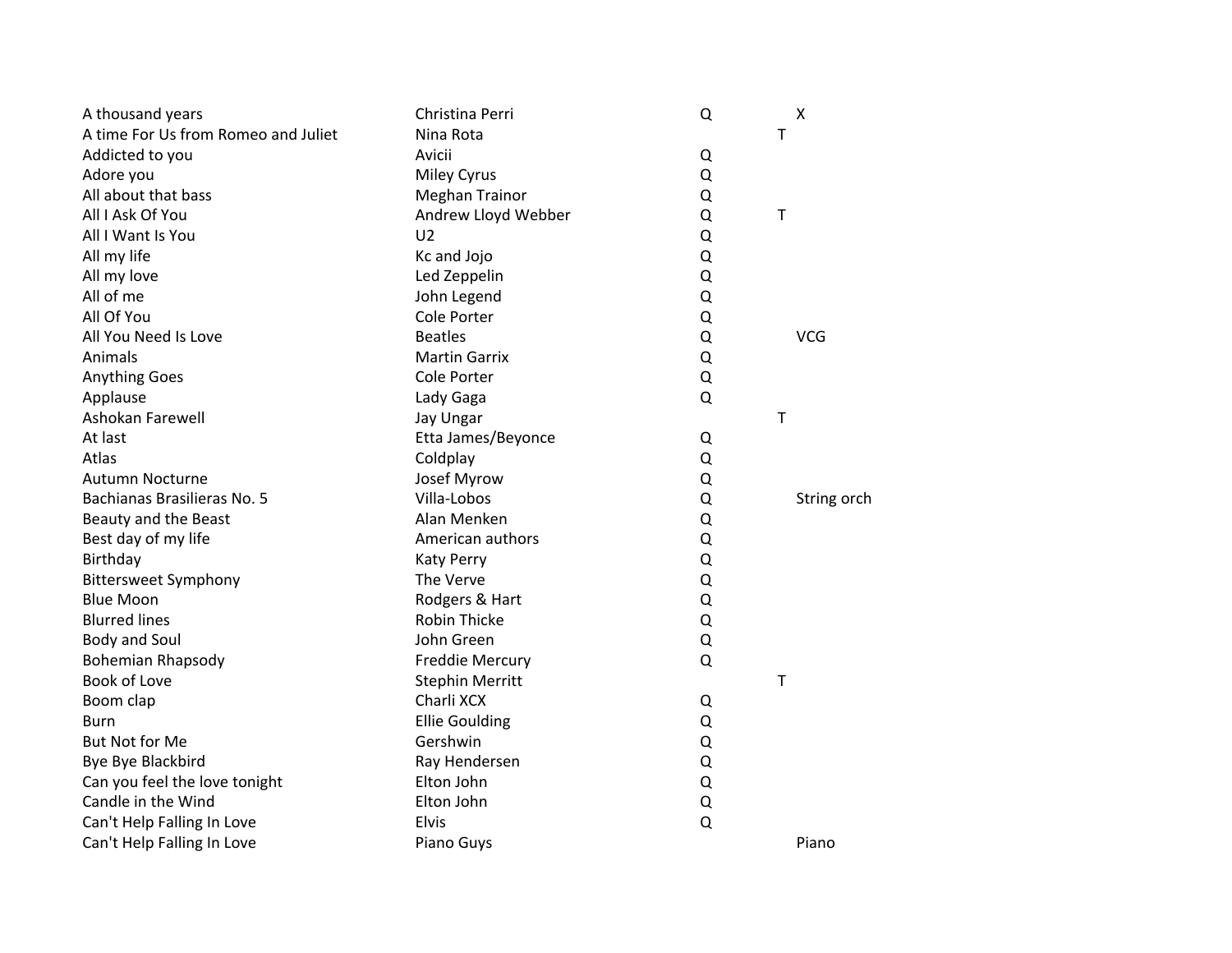| Can't Take That Away from Me     | Gershwins                                | Q | Vocal         |
|----------------------------------|------------------------------------------|---|---------------|
| Caravan                          | Duke Ellington                           | Q |               |
| Chandelier                       | Sia                                      | Q |               |
| <b>Cider House Rules</b>         | Main Title from Film                     |   | T             |
| Clocks                           | Coldplay                                 | Q | T             |
| Come What May                    | David Baerwald from Moulin Rouge         | Q |               |
| Con Te Partiro                   | sung by Andrea Bocelli                   | Q |               |
| Counting stars                   | One republic                             | Q |               |
| Crazy Little Thing Called Love   | <b>Freddie Mercury</b>                   | Q |               |
| Creole Love Call                 | Duke Ellington                           | Q |               |
| Dance, Dance                     | <b>Fallout Boy</b>                       | Q |               |
| Dangerous                        | David Guetta                             | Q |               |
| Dare You To Move                 | as performed by Vitamin String Quartet Q |   |               |
| Dark horse                       | <b>Katy Perry</b>                        | Q |               |
| Day Dream                        | Duke Ellington                           | Q |               |
| Demons                           | Imagine Dragon                           | Q |               |
| Do Nothin' Till You Hear From Me | Duke Ellington                           | Q |               |
| Do you realize?                  | The Flaming Lips                         | Q | N             |
| Do you want to build a snowman?  | Frozen                                   | Q | N             |
| Don't Get Around Much Anymore    | Duke Ellington                           | Q |               |
| Don't Panic                      | Coldplay                                 |   | т             |
| Don't Stop Believin'             | Journey                                  | Q |               |
| Don't You (Forget About Me)      | Simple Minds                             | Q |               |
| Dream Is a Wish Your Heart Makes | Disney's Cinderella                      |   | T piano/vocal |
| Dust clears                      | Clean Bandit                             | Q |               |
| Eight Days a Week                | <b>Beatles</b>                           | Q |               |
| <b>Eleanor Rigby</b>             | <b>Beatles</b>                           | Q |               |
| Embraceable You                  | Gershwin                                 | Q |               |
| Every Time We Say Goodbye        | Cole Porter                              | Q |               |
| <b>Fascinating Rhythm</b>        | Gershwin                                 | Q |               |
| <b>Feather Theme</b>             | Main Title from Forrest Gump             | Q |               |
| Game of thrones                  | <b>OST</b>                               | Q |               |
| Gate 21                          | Serj Tankian                             | Q |               |
| <b>Get Back</b>                  | <b>Beatles</b>                           | Q |               |
| Glasgow Love Theme               | Love Actually Movie                      | Q |               |
| God Gave Me You                  | Dave Barnes                              |   | Piano         |
| God put a smile on your face     | Coldplay                                 | Q |               |
| Good Day Sunshine                | <b>Beatles</b>                           | Q |               |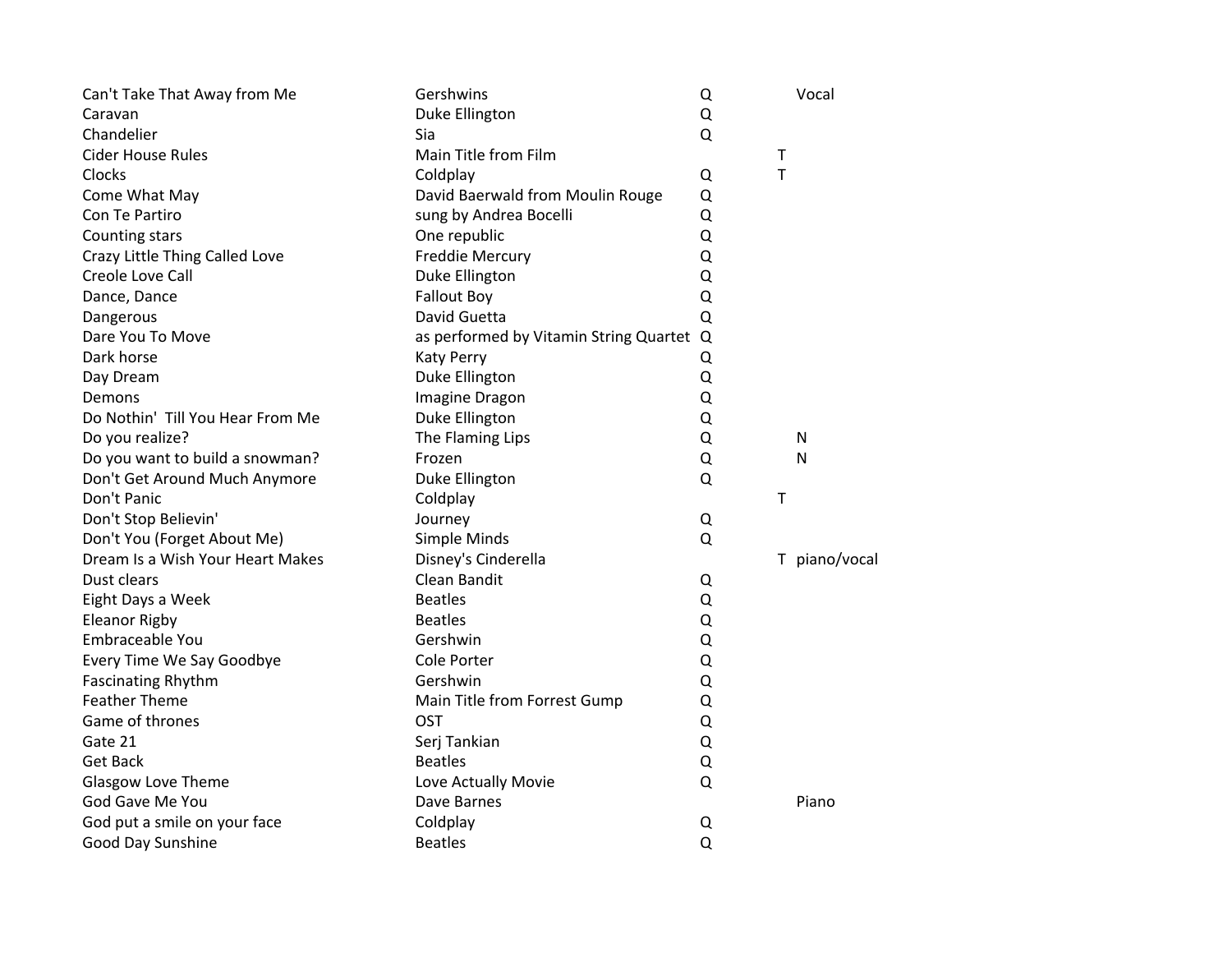| Groovy Kind of Love                                              | as performed by Phil Collins |   | $\sf T$     |
|------------------------------------------------------------------|------------------------------|---|-------------|
| Grow Old With Me                                                 | John Lennon                  |   | T           |
| Hallelujah                                                       | Leonard Cohen                | Q |             |
| Happy                                                            | <b>Pharrell Williams</b>     | Q |             |
| Happy Xmas (war is over)                                         | John Lennon                  | Q |             |
| He Loves and She Loves                                           | Gershwin                     | Q |             |
| Here Comes The Sun                                               | <b>Beatles</b>               | Q | $\mathsf T$ |
| Hero                                                             | Mariah Carey                 | Q |             |
| Hey brother                                                      | Avicii                       | Q |             |
| Hey Jude                                                         | <b>Beatles</b>               | Q |             |
| <b>Highlights from South Pacific</b>                             | Rodgers & Hammerstein        | Q |             |
| Highlights from the Sound of Music                               | Rodgers & Hammerstein        | Q |             |
| Home                                                             | <b>Philip Philips</b>        | Q |             |
| How High the Moon                                                | Morgan Lewis                 | Q |             |
| I Begin the Beguine                                              | Cole Porter                  | Q |             |
| I believe I can fly                                              | R. Kelly -                   | Q |             |
| I believe in you and me                                          | <b>Whitney Houston</b>       | Q |             |
| I Concentrate on You                                             | <b>Cole Porter</b>           | Q |             |
| I Enjoy Being a Girl                                             | Rodgers & Hammerstein        | Q |             |
| I Feel Fine                                                      | <b>Beatles</b>               | Q |             |
| I Get a Kick Out of You                                          | Cole Porter                  | Q |             |
| I Got It Bad (And That Ain't Good)                               | Duke Ellington               | Q |             |
| I Got Rhythm                                                     | Gershwin                     | Q |             |
| I Gotta Feeling                                                  | <b>Black Eyed Peas</b>       | Q |             |
| I Let a Song Go Out of My Heart                                  | Duke Ellington               | Q |             |
| I Love You                                                       | <b>Cole Porter</b>           | Q |             |
| I was made for lovin' you                                        | <b>Kiss</b>                  | Q |             |
| I Whistle A Happy Tune                                           | Rodgers & Hammerstein        | Q |             |
| I'll Be                                                          | <b>Edwin McCain</b>          | Q |             |
| I'll Stand By You                                                | The Pretenders               | Q |             |
| I'm Gonna Wash That Man Right Outa My Hair Rodgers & Hammerstein |                              | Q |             |
| I'm Just a Lucky So and So                                       | Duke Ellington               | Q |             |
| I'm yours                                                        | Jason Mraz                   | Q |             |
| Imagine                                                          | <b>Beatles</b>               | Q |             |
| In a Sentimental Mood                                            | Duke Ellington               | Q |             |
| In My Life                                                       | Lennon & McCartney           | Q |             |
| In My Place                                                      | Coldplay                     |   | $\mathsf T$ |
| It Don't Mean a Thing                                            | Duke Ellington               | Q |             |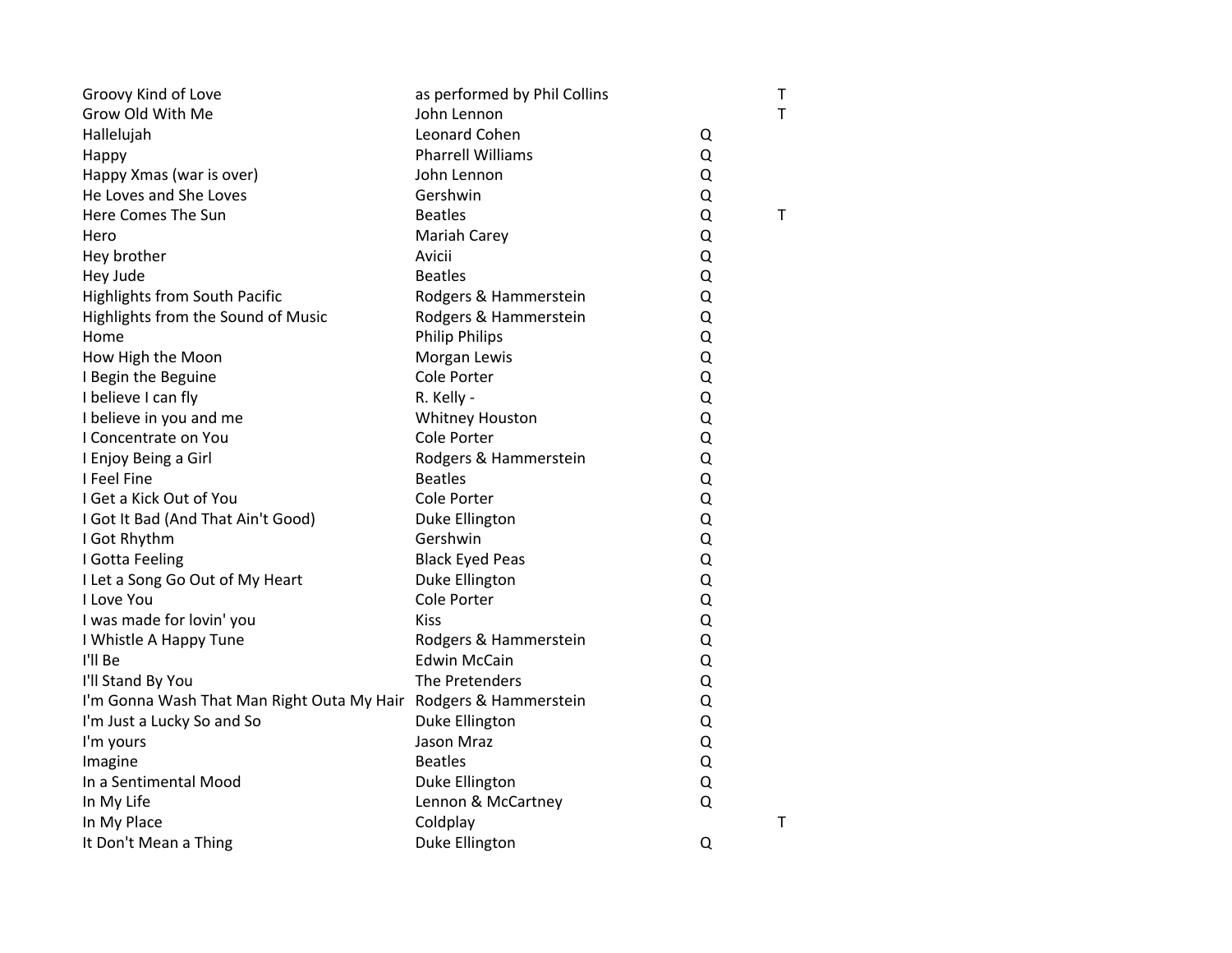| It Had to Be You                  | Isham Jones                       | Q |                    |
|-----------------------------------|-----------------------------------|---|--------------------|
| It Might as Well Be Spring        | Rodgers & Hammerstein             | Q |                    |
| It's Alright With Me              | Cole Porter                       | Q |                    |
| It's Only a Paper Moon            | <b>Harld Arlen</b>                | Q |                    |
| I've Got You Under My Skin        | Cole Porter                       | Q |                    |
| Joseph's Lullaby                  | Mercy Me                          | Q |                    |
| Just Like Heaven                  | The Cure                          | Q |                    |
| Just One of Those Things          | Cole Porter                       | Q |                    |
| Karma police                      | Radiohead                         | Q |                    |
| Kissing you                       | Des'ree                           | Q |                    |
| Let her go                        | Passenger                         | Q |                    |
| Let It Be                         | <b>Beatles</b>                    |   | $\top$             |
| Let It Go                         | Frozen                            | Q |                    |
| Let me go                         | Avril Lavigne                     | Q |                    |
| Let's get it on                   | Marvin Gaye                       | Q |                    |
| Libertango                        | Piazzola                          |   | <b>String Orch</b> |
| Liza                              | Gershwin                          | Q |                    |
| Locked out of heaven              | <b>Bruno Mars</b>                 | Q |                    |
| Love Me Tender                    | <b>Elvis</b>                      | Q |                    |
| Love runs out                     | One republic                      | Q |                    |
| Love Story                        | <b>Taylor Swift</b>               | Q |                    |
| Lovers in Japan                   | Coldplay                          | Q |                    |
| Lovesong                          | The Cure                          | Q |                    |
| Lucky                             | Jason Mraz                        | Q | <b>NH</b>          |
| Lullaby of Birdland               | <b>George Shearing</b>            | Q |                    |
| Lullaby of Broadway               | from "42nd street"                | Q |                    |
| Make You Feel My Love             | <b>Bob Dylan</b>                  |   | <b>String Orch</b> |
| Marching Bands of Manhattan       | Death Cab for Cutie               | Q |                    |
| Marry Me                          | Train                             | Q |                    |
| Marry You                         | <b>Bruno Mars</b>                 | Q | <b>NH</b>          |
| Memory                            | from "Cats"                       | Q |                    |
| Michelle                          | <b>Beatles</b>                    | Q |                    |
| Mine                              | Gershwin                          | Q |                    |
| Mood Indigo                       | Duke Ellington                    | Q |                    |
| Moon dance - The Corpse Bride OST | Danny Elfman                      | Q |                    |
| <b>Moon River</b>                 | from "Breakfast at Tiffany's"     | Q |                    |
| Moonfall                          | from "The Mystery of Edwin Drood" | Q |                    |
| Mr. Wonderful                     | from "Mr. Wonderful"              | Q |                    |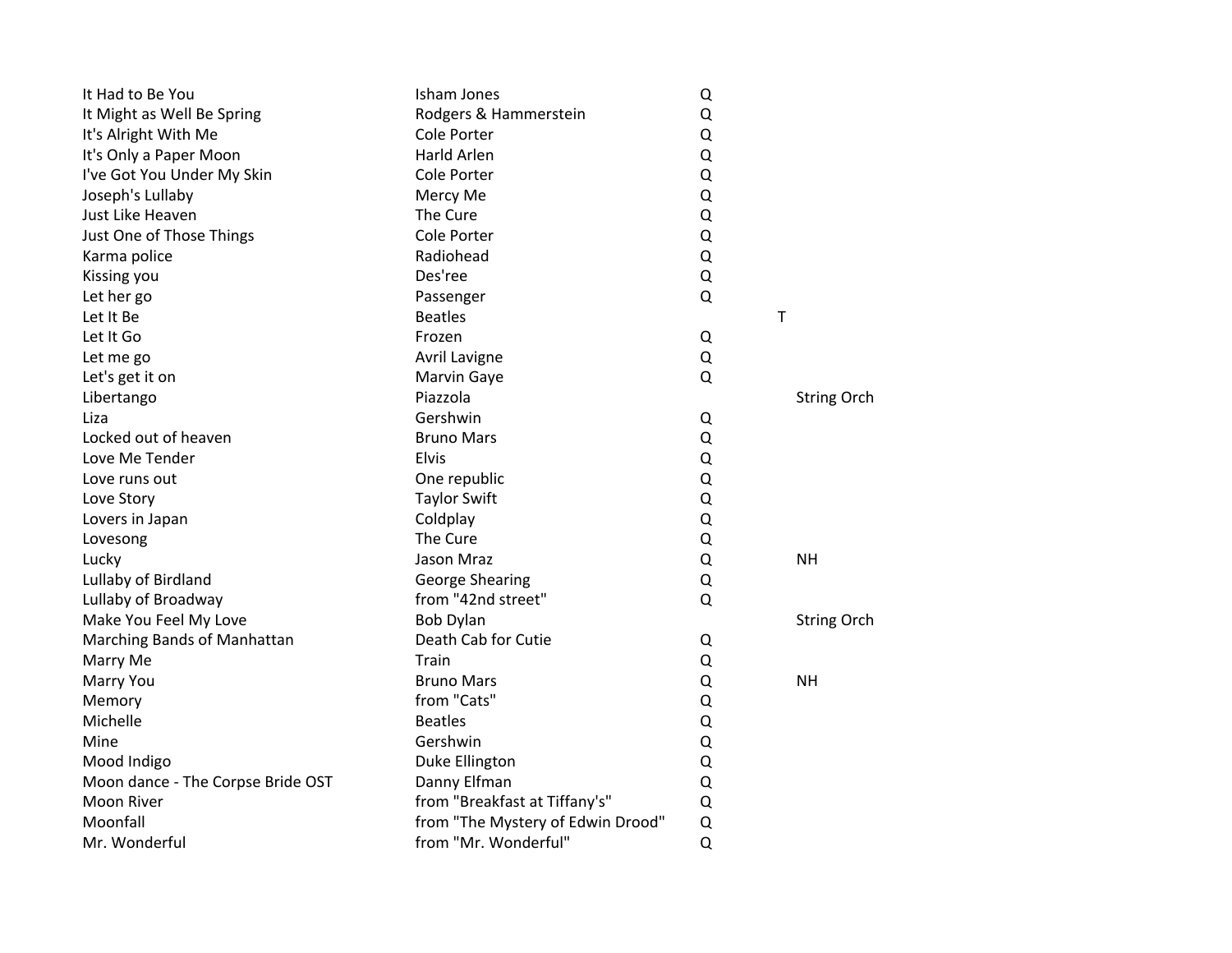| My Favorite Things          | Rodgers & Hammerstein                | Q |                         |
|-----------------------------|--------------------------------------|---|-------------------------|
| My Heart Will Go On         | from "Titanic"                       | Q |                         |
| My Love                     | Paul McCartney                       |   | T                       |
| Night and Day               | Cole Porter                          | Q |                         |
| No Other Love               | Rodgers & Hammerstein                | Q |                         |
| Norwegian Wood              | <b>Beatles</b>                       | Q |                         |
| O Holy Night                |                                      | Q |                         |
| Oh What a Beautiful Mornin' | Rodgers & Hammerstein                | Q |                         |
| Oklahoma                    | Rodgers & Hammerstein                | Q |                         |
| Once upon a dream           | Lana Del Rey - Maleficent OST        | Q |                         |
| One Hand One Heart          | from West Side Story - Bernstein     |   | T                       |
| Only Time                   | Enya                                 |   | $\mathsf{T}$            |
| Other side                  | <b>RHCP</b>                          | Q |                         |
| Over the Rainbow            | Wizard of Oz                         | Q | <b>String Orchestra</b> |
| Paradise                    | Coldplay                             | Q | T                       |
| Pompeii                     | <b>Bastille</b>                      | Q |                         |
| Por Una Cabeza              | Gardel                               | Q |                         |
| Prelude to a Kiss           | Duke Ellington                       | Q |                         |
| Problem                     | Ariana Grande feat. Iggi Azalea      | Q |                         |
| Radioactive                 | Imagine Dragon                       | Q |                         |
| Ribbon in the sky           | Stevie Wonder                        | Q |                         |
| River flows in you          | Yiruma                               | Q |                         |
| Round Midnight              | <b>Theloniuous Monk</b>              | Q |                         |
| Roxanne                     | <b>STING</b>                         | Q |                         |
| Royals                      | Lorde                                | Q |                         |
| Rude                        | Magic!                               | Q |                         |
| Safe and sound              | <b>Capital Cities</b>                | Q |                         |
| Sail                        | Awolnation                           | Q |                         |
| Sakura                      | <b>Traditional Japanese Folksong</b> |   | Piano                   |
| Satin Doll                  | Duke Ellington                       | Q |                         |
| Say something               | A great big world                    | Q |                         |
| Secret Garden               | <b>Bruce Springsteen</b>             | Q |                         |
| Shade of cool               | Lana Del Rey                         | Q |                         |
| Shake it off                | <b>Taylor Swift</b>                  | Q |                         |
| She's a rainbow             | <b>Rolling Stones</b>                | Q |                         |
| Smells like teen spirit     | Nirvana                              | Q |                         |
| Smile                       | <b>Uncle Kracker</b>                 | Q |                         |
| Solitude                    | Duke Ellington                       | Q |                         |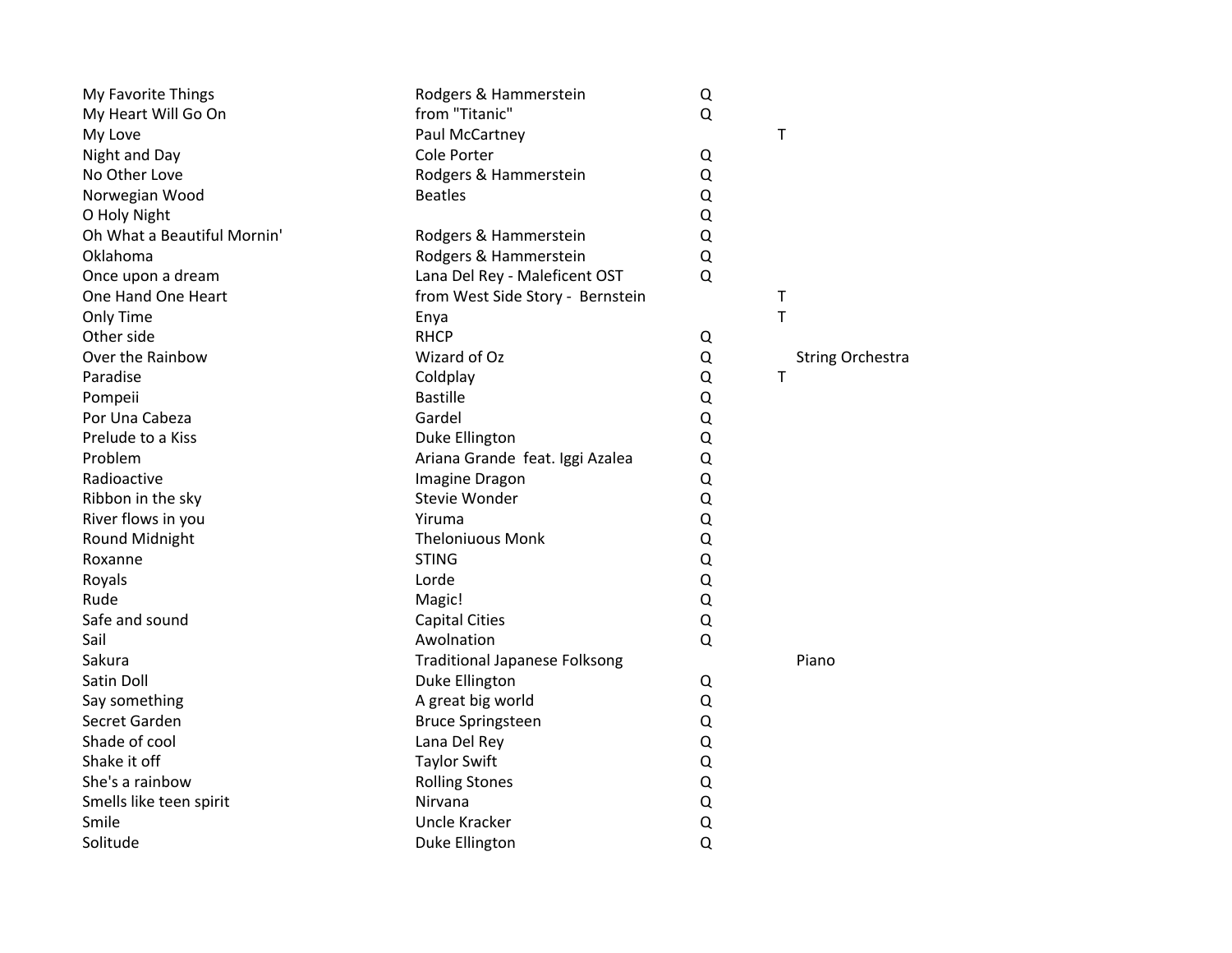| Some of These Days                      | <b>Sheldon Brooks</b>               | Q         |                         |
|-----------------------------------------|-------------------------------------|-----------|-------------------------|
| Somebody to Love                        | <b>Freddie Mercury</b>              | Q         |                         |
| Someone like you                        | Adele                               | Q         |                         |
| Someone to Watch Over Me                | Gershwin                            | Q         |                         |
| Song for Sienna                         | <b>Brian Crain</b>                  | Q         |                         |
| Sophisticated Lady                      | Duke Ellington                      | Q         |                         |
| St. Louis Blues                         | W.C. Handy                          | Q         |                         |
| Stairway to heaven                      | Led Zeppelin                        | Q         |                         |
| Starlight                               | Matthew Bellamy                     |           | T                       |
| Stay                                    | Rihanna                             | Q         |                         |
| Stay with me                            | Sam Smith                           | Q         |                         |
| <b>Strawberry Fields Forever</b>        | <b>Beatles</b>                      | Q         |                         |
| Summer                                  | <b>Calvin Harris</b>                | Q         |                         |
| Summertime                              | Gershwin                            | Q         |                         |
| Summertime sadness                      | Lana Del Rey                        | Q         |                         |
| <b>Sunrise Sunset</b>                   | from Fiddler on the Roof            |           | Τ                       |
| Swanee                                  | Gershwin                            | Q         |                         |
| Sweet Child O' Mine                     | Guns N' Roses                       | Q         |                         |
| Sweet Home Alabama                      | as performed by the Vitamin Quartet | Q         |                         |
| S'Wonderful                             | Gershwin                            | Q         |                         |
| <b>Take Five</b>                        | Paul Desmond                        | Q         |                         |
| Take the "A" Train                      | Duke Ellington                      | Q         |                         |
| Tea for Two                             | from "No, No Nanette"               | Q         |                         |
| Thank you                               | Led Zeppelin                        | Q         |                         |
| The Birth of the Blues                  | Ray Hendersen                       | Q         |                         |
| The fox                                 | Yilvis                              | Q         |                         |
| The Luckiest                            | <b>Ben Folds</b>                    | Q         |                         |
| The Man I Love                          | Gershwin                            | Q         |                         |
| The Prayer                              | Carole Sager & David Foster         | Q & voice | <b>String Orchestra</b> |
| The Scientist                           | Coldplay                            | Q         |                         |
| The surrey With The Fringe On Top       | Rodgers & Hammerstein               | Q         |                         |
| The Sweetest Sounds                     | Rodgers & Hammerstein               | Q         |                         |
| The Walking Dead Main Title             | The Walking Dead Main Title         | Q         |                         |
| The way                                 | Ariana Grande                       | Q         |                         |
| The Wedding (from Legends of the Fall)  | James Horner                        |           | $\sf T$                 |
| The wedding song - The Corpse Bride OST | Danny Elfman                        | Q         |                         |
| <b>Thunder Road</b>                     | <b>Bruce Springsteen</b>            | Q         |                         |
| Toxic                                   | <b>Britney Spears</b>               | $\Omega$  |                         |